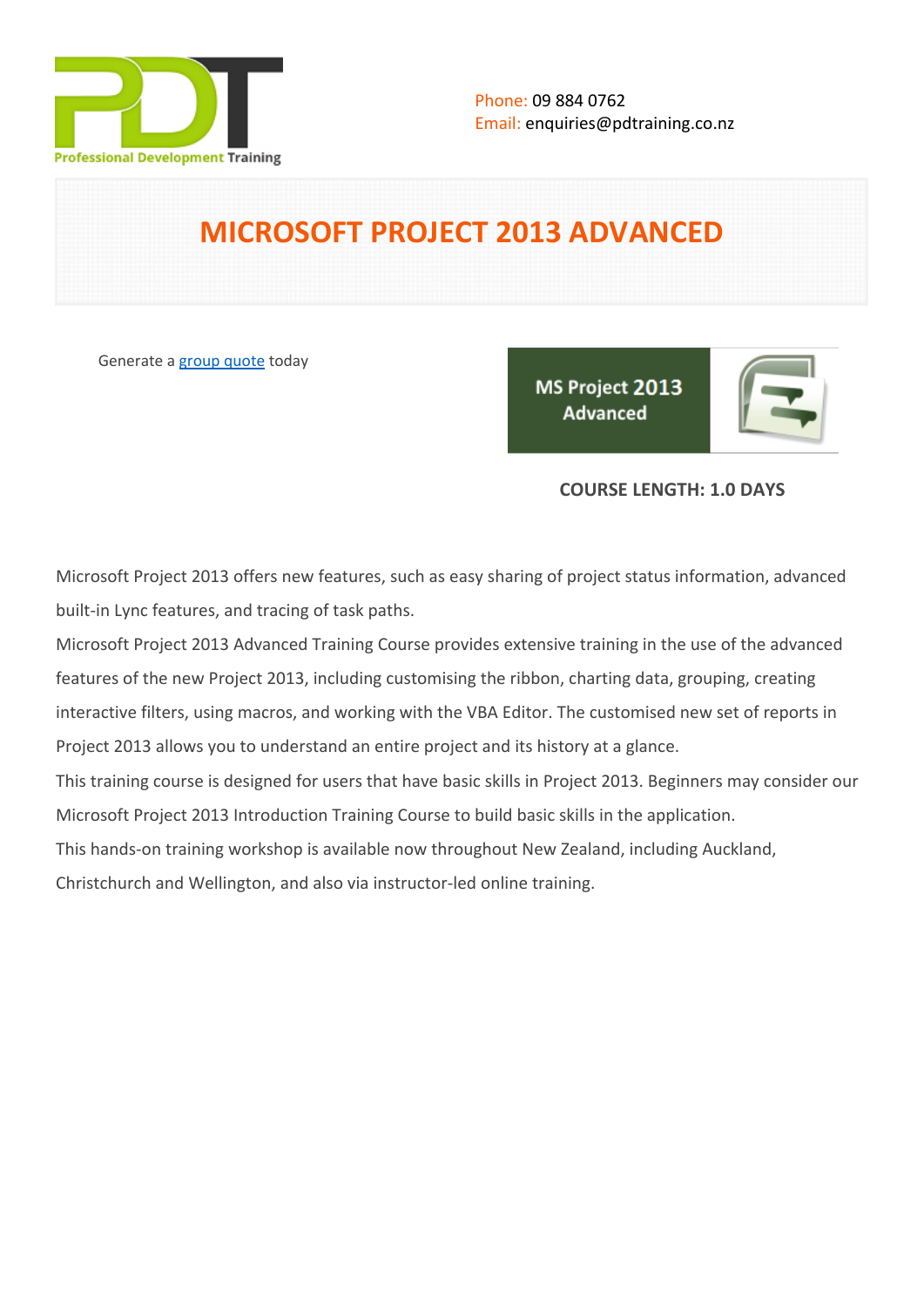## **MICROSOFT PROJECT 2013 ADVANCED COURSE OUTLINE**

#### **FOREWORD**

This course includes training in each of the advanced functions of Project 2013. During the training, participants learn to manage projects, examine existing projects, manage resources, customise Project 2013, modify displays, use templates, customise projects, edit macros, and more. The course aims to provide quick and practical learning to help participants master the use of Project 2013 in a short amount of time.

Microsoft Project 2013 Advanced Training Course is the third course in the series of three: Introduction, Intermediate and Advanced Training Course in Microsoft Project 2013. Each of these courses is targeted to give valuable training to participants with different skill levels in the application.

#### **OUTCOMES**

#### **After completing this course, participants will have learned to:**

- Modify a project
- Identify resource over-allocation
- Use task inspector
- Manage time
- Display progress data
- Chart data
- Manage recurring tasks
- Import into Project
- Use templates
- Customise tables
- Customise filters
- Create interactive filters
- Customise the Ribbon
- Create VBA code
- Work with modules
- Edit macros

#### **MODULES**

#### **Lesson 1: Managing the Project**

- Management Criteria
- Display progress data
- Planned Dates
- Actual Dates

#### **Lesson 2: Special Features and Advanced Analysis**

- Exercise: Use the Course Development project
- Modifying the Display (Shortcuts)
- Task Usage and Resource Usage views